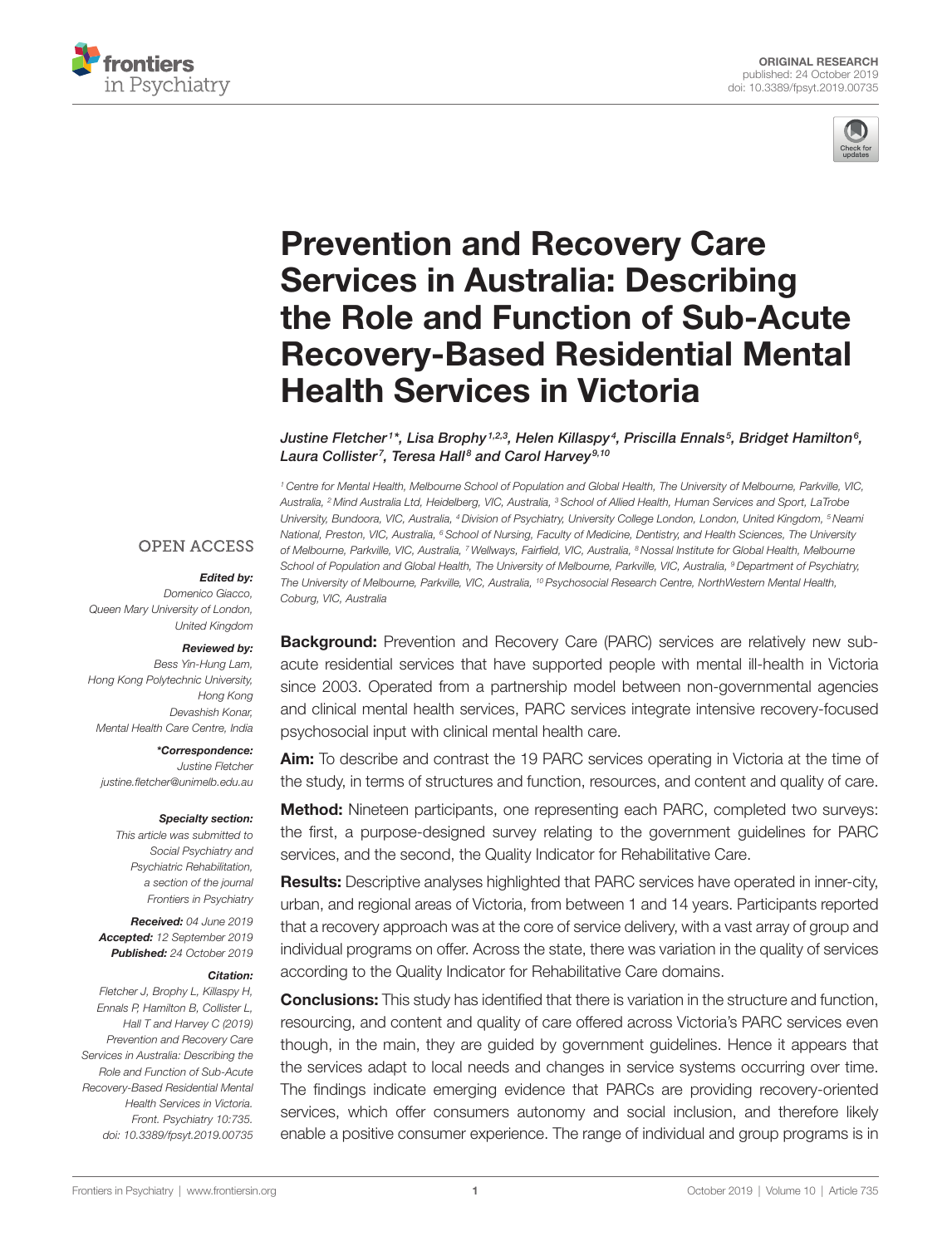line with the Victorian guidelines, offering practical assistance, therapeutic activities, and socialization opportunities consistent with consumer preferences. Further research into implementation processes and their impacts on quality of care is warranted concerning this and similar service models.

Keywords: sub-acute, community-based residential environment, mental health, implementation, service delivery, built environment

# INTRODUCTION

Acute inpatient mental health care has been criticized for being expensive, restrictive, coercive, and unpopular with service users [\(1\)](#page-10-0), and community-based residential alternatives have developed as a result. Acute inpatient care typically provides more intensive support to people experiencing a mental health crisis and/or a significant exacerbation of the symptoms of their mental illness requiring immediate treatment, although some community-based crisis services also exist for the same purpose. Slade et al. ([2](#page-10-1)) compared inpatient and communitybased alternatives, such as residential crisis services, and found no difference in outcomes but higher costs for communitybased alternatives due to longer stays. Sweeney et al. [\(3\)](#page-10-2) found that service users preferred crisis houses (a UK alternative for people who do not require involuntary hospital admission), due to stronger therapeutic relationships with staff, greater informal peer support, and fewer negative events experienced, for example, verbal abuse, forced medication, and being ignored by staff.

Aside from the aforementioned community-based crisis services, most community-based residential services are bedbased services that focus on improving the independence and community functioning of people with mental disorders [\(4\)](#page-10-3). It is common to classify these services into sub-acute and nonacute services. One major difference between the residential service types is the length of stay. Non-acute services include community care units (CCUs) and residential rehabilitation services, which generally provide support for between 6 and 24 months [\(4\)](#page-10-3). Operating since 2003, Prevention and Recovery Care (PARC) services are now a feature in most areas in Victoria, offering short-term support spanning from a few days to 4 weeks. PARC services are residential sub-acute services that support people with mental ill-health to either avoid an inpatient hospital admission (step-up) or leave hospital early (step-down). PARC services are now being implemented elsewhere in the country, with the aim of improving mental health outcomes and preventing hospital admissions for people who are acutely unwell [\(5\)](#page-10-4). They have a strong emphasis on integrating clinical mental health care with intensive recovery-focused psychosocial input.

PARC services are considered part of the clinical system, that is, area mental health services (AMHSs) (state-funded specialist public mental health services, commonly described as clinical services). Elements of the PARC model of care are sub-contracted by the clinical service to a Mental Health Community Support Service (MHCSS) (non-government organization, NGO). This arrangement means the model of care is variable between PARCs,

as they typically reflect the goals and needs of the local area as they are understood through the prism of the clinical provider. In practice, however, the relationship between the clinical service and MHCSS is collaborative and based on a shared commitment to the delivery of recovery-oriented sub-acute care. They are staffed by employees of both service types. Victoria's adult sub-acute PARC services enable people to be admitted voluntarily, with or without a community treatment order, for up to 28 days. PARC services usually have a maximum of 10 residents, offering a homelike environment with single rooms in a stand-alone building. Thus, they are at least half the size of Victoria's busy acute inpatient units that tend to be wards integrated into general hospitals or large health services. They contrast with other residential rehabilitation services because of the much shorter length of stay and emphasis on offering a residential support option as either a "step-up" from the community or a "step-down" from the inpatient unit. They are generally described as providing "sub-acute" care focused less on immediate treatment and more on recovery and social inclusion outcomes.

### Early Research Evidence About Alternatives to Admission

Since 2003, adult PARCs have gradually become firmly embedded in the area mental health service system in Victoria, and other Australian states have begun to adopt them. Despite considerable financial commitment and plans for expansion, the evidence base underpinning PARCs is very limited, largely relying on small, localized evaluations that, with rare exceptions ([6](#page-10-5)), have not involved comparison groups, considered longer-term outcomes, or been published in the peer-reviewed literature ([7–11\)](#page-10-6). It remains unclear whether PARC services reduce pressure on acute beds in inpatient services ([12](#page-10-7)), with only limited evidence available [\(13](#page-10-8)). A recent review of controlled studies concluded that current research is insufficient to provide convincing evidence about the effectiveness of residential alternatives to standard acute inpatient mental health services ([14\)](#page-10-9). This has led to calls for rigorous research to elucidate the models under which these services operate and their impact on stakeholders [\(9\)](#page-10-10).

Even so, evaluations of Victorian PARC services and their equivalents in other Australian states do suggest they are well regarded by consumers. We use the term "consumer," as it is common to move away from the language of "patient" when referring to people in such residential alternative services. In the Australian context of this study, we refer to "consumers," akin to "service users." In particular, consumers value services that are staffed by supportive and caring workers and offer practical assistance, therapeutic activities, and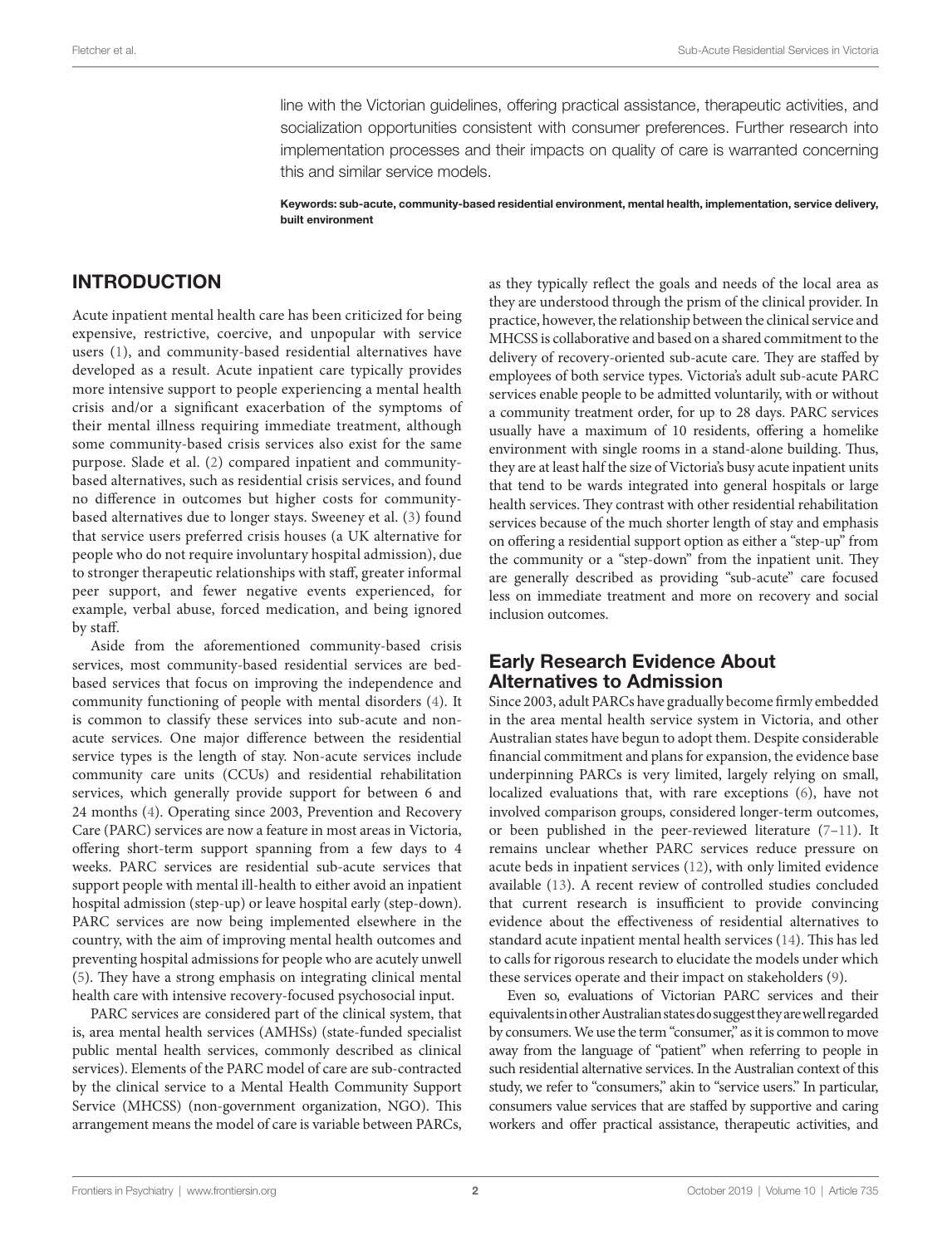socialization opportunities [\(8](#page-10-11), [11,](#page-10-6) [15](#page-10-12)). They have also been shown to be associated with improvements on recovery-related indicators such as role functioning [\(11,](#page-10-6) [15](#page-10-12)) and symptom-based measures [\(11\)](#page-10-6). The Victorian Department of Health (now the Department of Health and Human Services) PARC service guidelines were developed in 2010 with the goal of providing operational guidance regarding service planning and delivery [\(16](#page-10-13)). The government guidelines provide a framework for collaborative care planning that emphasizes rehabilitation and recovery that is adaptable to local need, enabling service provision that matches individual presentations and PARC resources. **[Box 1](#page-2-0)** highlights the core components of the guidelines, including key service principles, service models, service operations, and performance monitoring. The current study is one component of a state-wide evaluation of PARC services. A series of interrelated studies have been designed with the principal aim of evaluating the appropriateness, effectiveness, and efficiency of adult PARC services in Victoria to address the gaps in knowledge regarding sub-acute community mental health residential services. This paper aims to describe and contrast the current PARC services operating in Victoria, in terms of structures and function, resources, and content and quality of care.

# <span id="page-2-0"></span>METHOD

### Study Setting

As of January 2016, there were 19 adult PARC services offering approximately 184 beds in Victoria. By 2019, this increased to 20, with now only one AMHS in Victoria operating without a PARC service. These 19 PARC services open at the time this study was undertaken are sub-acute services, including a women's-only service, that offer a 28-day maximum stay. The 19 PARC services included in this project include 12 PARC services in suburban areas, 4 in regional areas, and 3 in inner-city areas. Generally, the day-to-day management of the unit and the provision of psychosocial interventions and support is the responsibility of the MHCSS. The clinical services provide clinical governance and treatment and the assessment and management of risk issues in relation to individual consumers. The clinical services generally make decisions regarding entry and exit from the service in consultation with the MHCSS. The two services work in close partnership to provide an integrated and holistic approach to care.

## **Participants**

Each of the adult PARC services nominated a manager or other appropriately knowledgeable senior staff member to participate in the study ( $n = 19$  participants).

## Data Sources

Two data sources were utilized:

1. Data on the PARC services were collected using a pro forma designed by the research team to reflect the alignment of services provided by each PARC service with the government guidelines and to provide details about the types of services offered ([16\)](#page-10-13). It included 37 quantitative items and openended items that generated qualitative data, and took approximately 20 min to complete. The following topics were

#### **BOX 1 | Summary of Prevention and Recovery Care Service quidelines.**

*Key service principles*

- 1. Collaboration
- 2. Least possible restrictive practices
- 3. Respect and responding to diversity
- 4. Consumer and carer participation
- 5. Privacy and confidentiality

*Service model*

- Active clinical community intervention and treatment
- Appropriate clinical treatment and support
- Appropriate range of types and levels of psychosocial and other support
- Active consumer involvement in their own treatment; maintaining and engaging consumers' natural supports
- Client eligibility criteria, for example, consumers who are 16–64 years of age
- PARC services fit in the continuum of care between acute inpatient and intensive community support in the consumer's own home; consideration should be given to the following
	- o Entry processes
	- o Care planning and implementation
	- o Length of stay
	- o Transfer of care/discharge planning
- Relationships
	- o Links with clinical mental health services
	- o Links with the community mental health support service
	- o Links with primary and community-based services

*Governance:* appropriate agreements to be developed by the clinical service and the mental health community support service *Service operations*

- Service planning and development consultation with a range of key stakeholders
- Staffing model and workforce development, for example, an appropriate mix of clinical and non-government organization (NGO) staff
- Daytime operations
- Nighttime operations
- Medication administration
- Incident management
- Clinical mental health and community mental health support service communication mechanisms
- Adherence to service standards and quality related to the Mental Health Act
- Complaints
- Additional policies and procedures, for example, medico-legal issues or sexual safety
- Catchment areas
- Facilities, location, and living environment

*Performance monitoring*

- Use of state-wide data collection and reporting systems
- Locally relevant measures

Summarized From the Adult PARC Services Framework and Operational Guidelines (16)

covered: governance and operation; facilities, location, and living environment; service delivery; staff; key performance indicators (KPIs); and performance monitoring processes. **[Table 1](#page-3-0)** provides examples of questions covering these topics.

2. The Quality Indicator for Rehabilitative Care (QuIRC) is an internationally validated tool designed for use in longer-term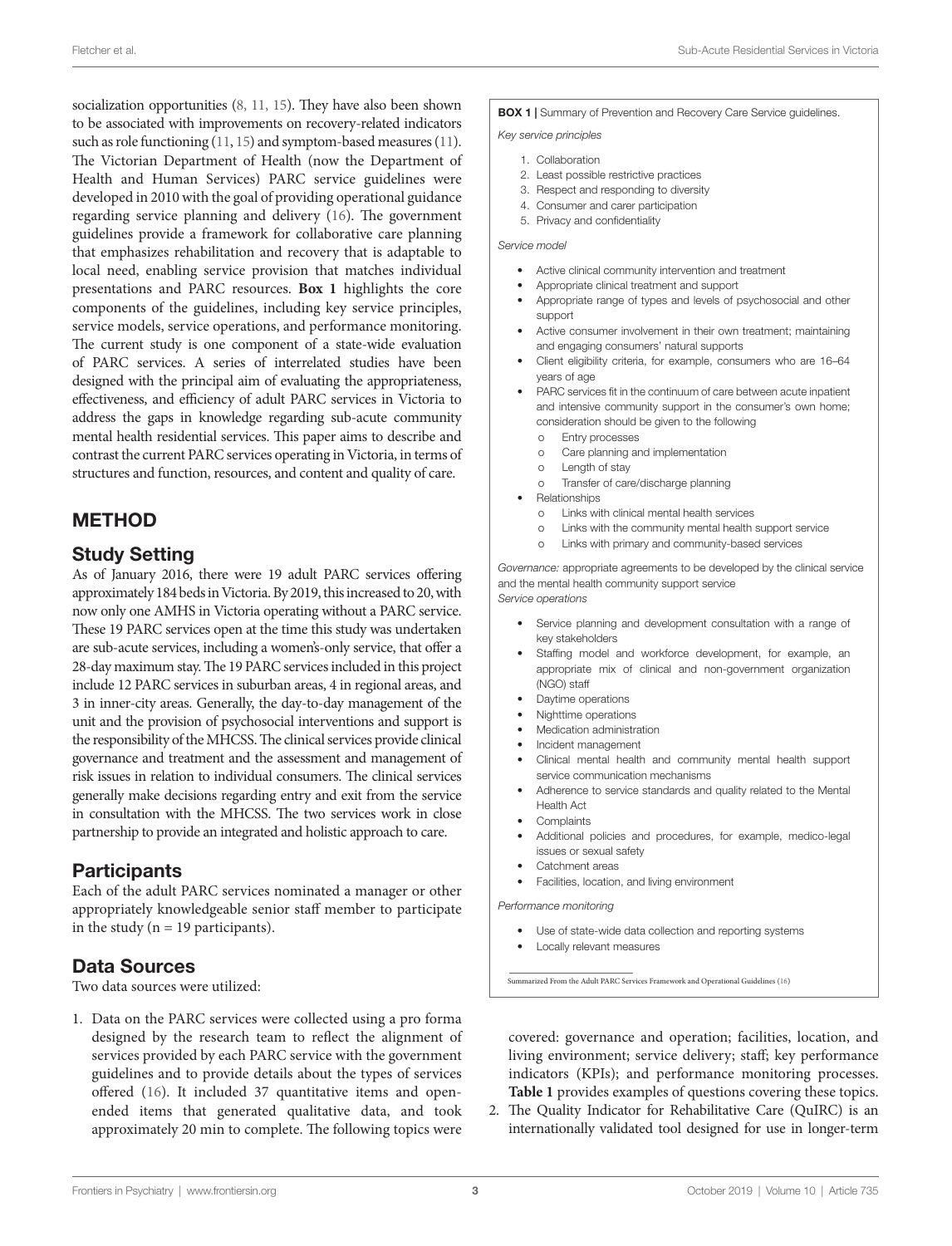TABLE 1 | Example questions from the questionnaire concerning the alignment of services provided by each Prevention and Recovery Care (PARC) service with the government guidelines.

| <b>Topic</b>                                                 | <b>Example question</b>                                                                                                                                                                               | <b>Response options</b>                                                                                                                                                                                          |
|--------------------------------------------------------------|-------------------------------------------------------------------------------------------------------------------------------------------------------------------------------------------------------|------------------------------------------------------------------------------------------------------------------------------------------------------------------------------------------------------------------|
| PARC service governance and<br>operational information       | Is there an operational collaboration agreement between<br>the Adult Mental Health Service (AMHS) and the Mental<br>Health Community Support Service (MHCSS)?                                         | Yes/no                                                                                                                                                                                                           |
|                                                              | What is the leadership structure in your PARC? Please<br>comment on both the MHCSS leadership and AMHS<br>leadership, and who has overall responsibility.                                             | Open ended                                                                                                                                                                                                       |
| PARC service facilities, location, and<br>living environment | Which of the following best describes the type of location<br>of the PARC service?                                                                                                                    | Co-location with MHCSS or community care unit (CCU)/<br>single facility in the community/single facility on hospital<br>grounds/cluster of closely linked facilities in the community/<br>other (please specify) |
| Service delivery                                             | Is there a particular model of practice that guides your<br>PARC service delivery? If yes, please describe.                                                                                           | Yes/no and free text box                                                                                                                                                                                         |
|                                                              | Please describe the group programs that are offered to<br>consumers.                                                                                                                                  | Open ended                                                                                                                                                                                                       |
| <b>Staff</b>                                                 | Please provide details about the MHCSS staff working<br>at the PARC; number of staff and total equivalent<br>full-time.                                                                               | Open ended                                                                                                                                                                                                       |
| Key performance indicators and<br>performance monitoring     | What locally relevant outcome measures do you use?<br>Include consumer and carer outcome measures, quality<br>improvement measures, exit and satisfaction surveys, or<br>any other relevant measures. | Open ended                                                                                                                                                                                                       |

inpatient and community-based mental health residential facilities to assess the quality of care [\(17,](#page-10-14) [18\)](#page-10-15). The QuIRC was considered suitable for this study because it is a validated instrument designed to measure the quality of care in a residential mental health setting. However, given that PARC services aim for a short length of stay, some adaptations were made (e.g., items referring to care provided over a 12-month period were changed to refer to a 1-month period). The QuIRC was designed for completion by the service manager and took around 1 h. It comprises 145 items that provide a combination of descriptive data and data that are collated into percentage scores on seven domains of care, with higher scores reflecting better quality on that domain. **[Table 2](#page-3-1)** provides a brief description of the seven QuIRC domains. Because of the large number of items, it is not feasible to include its whole content; however, **[Table 3](#page-4-0)** details the areas the QuIRC covers; see also [\(18\)](#page-10-15).

### <span id="page-3-0"></span>Data Collection

The research team convened a forum in Melbourne in March 2017 for the senior staff participants to complete the Victorian PARC service mapping questionnaire and the QuIRC. The manager of each PARC service was sent a letter from the project team explaining the project and the required information to complete the audit tools at the forum. The nominated staff member was provided with the plain language statement and a consent form prior to the forum.

At the forum, each staff member was provided with an iPad to complete the audit tools, and members of the research team were available to clarify any questions that arose. Two service managers were unable to attend, so a researcher visited them to administer the survey tools within 1 month of the forum.

Ethics approval for this project was granted from the University of Melbourne's Human Research Ethics Committee (project number: 1647880.1).

<span id="page-3-1"></span>TABLE 2 | The Quality Indicator for Rehabilitative Care (QuIRC).

| Assesses 7 domains of care:                                                                                                                                                                  | QuIRC 143 items assessing:                                                                                                                                                                                                                                                                                                                                                                                                                       |
|----------------------------------------------------------------------------------------------------------------------------------------------------------------------------------------------|--------------------------------------------------------------------------------------------------------------------------------------------------------------------------------------------------------------------------------------------------------------------------------------------------------------------------------------------------------------------------------------------------------------------------------------------------|
| • Living (built) environment<br>Therapeutic environment<br>Treatments and interventions<br>• Self-management and autonomy<br>• Social interface<br>• Human rights<br>Recovery-based practice | • Staffing, training, supervision<br>Built environment/facilities<br>• Evidence-based interventions<br>• Activities (in and outside the service)<br>• Care planning processes<br>• Service user involvement<br>• Family support<br>• Promotion of autonomy and<br>independent living skills<br>• Physical health promotion<br>• Management of challenging behaviors<br>• Complaints processes, confidentiality,<br>access to advocacy and lawyer |
|                                                                                                                                                                                              |                                                                                                                                                                                                                                                                                                                                                                                                                                                  |

### Data Analysis

Quantitative data from the Victorian PARC service mapping questionnaire and the QuIRC were analyzed using SPSS Version 22 to generate descriptive statistics. Thematic analysis of qualitative data derived from open-ended questions regarding the types of individual and group programs described in the Victorian PARC service mapping questionnaire was undertaken by four of the authors. Initially, authors JF and LB discussed the qualitative content from the surveys and developed key themes to describe the data. JF then coded all the data under these themes. The themes and coding were then reviewed by JF, LB, CH, and BH, who discussed and negotiated the themes and coding until all parties were in agreement.

## RESULTS

The first PARC service was established in Victoria in 2003, and the most recent one opened in 2016. On average, the PARC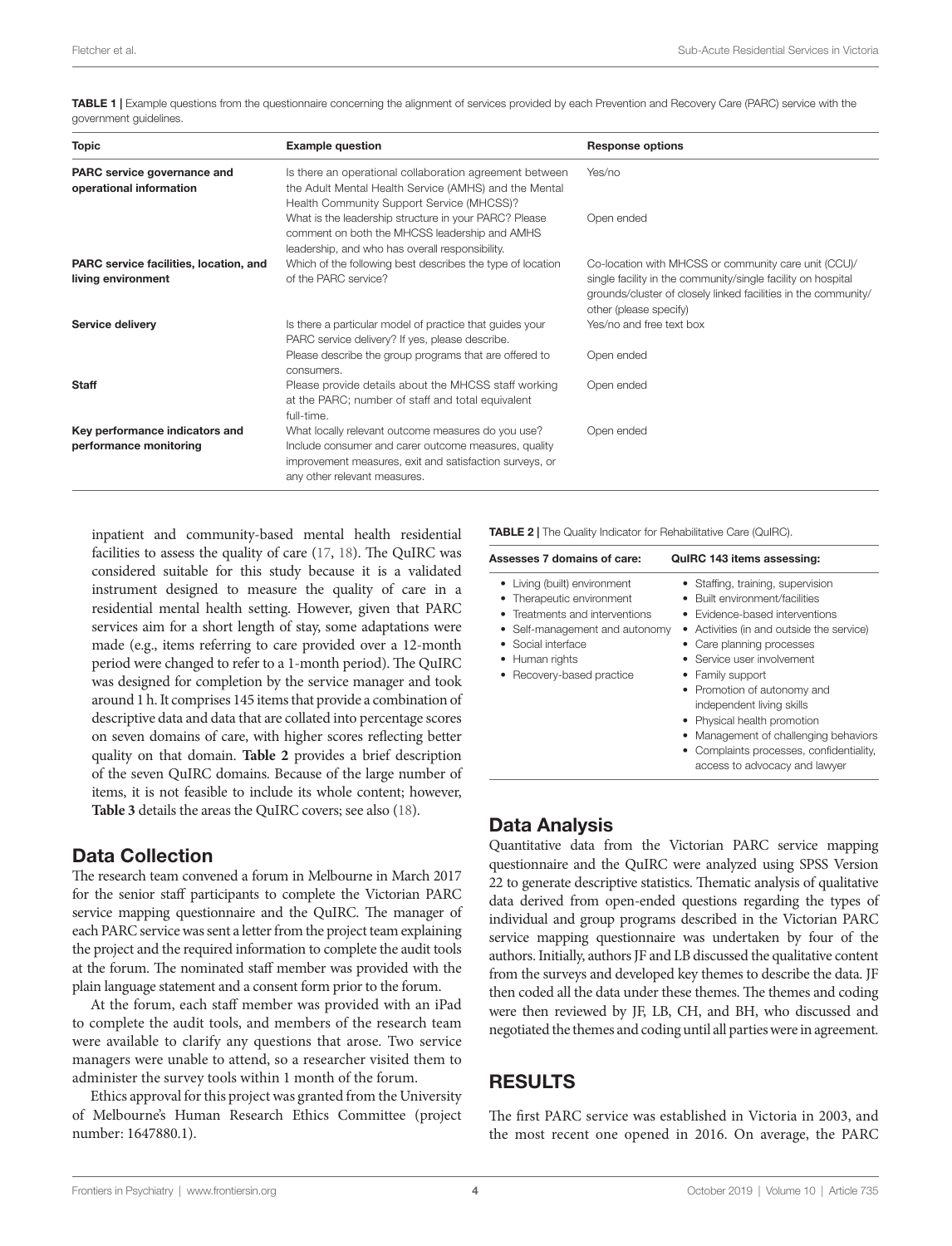#### <span id="page-4-0"></span>TABLE 3 | Description of QuIRC domains.

| Domain                       | <b>Description</b>                                                                                                                                                                                                                                                      |
|------------------------------|-------------------------------------------------------------------------------------------------------------------------------------------------------------------------------------------------------------------------------------------------------------------------|
| Living environment           | The built environment and the practical aspects of how the facility is organized and run                                                                                                                                                                                |
| Therapeutic environment      | The therapeutic culture of the facility, including staffing, training and supervision, staff attitudes to service users                                                                                                                                                 |
| Treatments and interventions | Medical, psychological, and social treatments and interventions, physical health promotion, and the use of seclusion or restraint                                                                                                                                       |
| Self-management and autonomy | The degree to which the service assists service users to gain/regain skills for living independently                                                                                                                                                                    |
| Social interface             | The degree to which the service makes links with community resources and engages with service users' families and carers to<br>strengthen their social networks                                                                                                         |
| Human rights                 | The degree to which service users' legal and civic rights are promoted and how they are involved in decision making about their<br>care; includes data protection, confidentiality and provision of systems for complaints, access to advocacy, and support with voting |
| Recovery-based practice      | Degree to which service users are engaged collaboratively in planning and agreeing to their own care and treatment and in the<br>running/decision making of the service; degree to which staff hold hope for service users to progress in their recovery                |

services had been operational for 7 years ( $SD = 7.3$ ). All PARC services were staffed 24 h a day, 3 had a staff member awake and on duty at night, and the remaining 16 had a staff member in the building, sleeping over at night. PARC managers reported that their services had a mean of 10 beds (SD = 1, range 6–10), with a maximum length of stay of 28 days. Three PARC services had day places available, enabling a consumer to attend activities at the PARC during the day only, with two PARC services reporting that day places were used on average once per month.

# Victorian PARC Services Survey

#### Location, Building Type, and Access

The PARC services were located across the state in inner-city (3, 16%), suburban (12, 63%) and regional areas (4, 21%). Most were stand-alone facilities in the community (11, 58%). Others were co-located with MHCSSs or residential CCUs (4, 21%); two managers reported being in a cluster of closely linked facilities in the community, and two reported "other" location arrangements (none of the Victorian PARC services were on hospital grounds). Some PARC services were purpose-built facilities (11, 58%), while others operated from converted buildings (8, 42%). Managers of 10 of the 19 PARC services reported that the street entrance to the PARC was locked, and of these, the consumers of four, and staff of three, services were dependent on staff in the building granting access. This means consumers were free to come and go from the PARC service as they wanted, but for security in the community setting, the front doors were kept locked.

#### Staff Qualifications and Staffing Mix

**[Table 4](#page-4-1)** displays qualifications of workers employed by the MHCSS, including the level of higher education and the details of staff with lived experience of mental health issues. Almost all staff (95%) were educated to graduate level and two-thirds to post-graduate master's level. Most (84%) had a diploma in mental health. About half of the PARC services reported employing a peer worker, and two reported employing a family/carer peer support worker.

<span id="page-4-1"></span>The staffing mix of AMHS and MHCSS staff varied between PARC services. Most (17 of the 19 PARC services) had a permanent clinical staff member, and 6 had a system for the rotation of clinical staff (a planned length of time a clinical staff member would be assigned to work at the PARC). However, there TABLE 4 | Qualification of PARC staff employed by the MHCSS, staff mix between MHCSS and AMHS.

|                                      | Frequency      | Percent  |           |          |
|--------------------------------------|----------------|----------|-----------|----------|
| <b>Staff qualifications</b>          |                |          |           |          |
| Diploma in mental health             | 16             | 84       |           |          |
| Diploma in alcohol and other drugs   | 10             | 53       |           |          |
| Diploma in clinical services         | 1              | 5        |           |          |
| Bachelor's degree                    | 18             | 95       |           |          |
| Master's degree or higher            | 12             | 63       |           |          |
| Peer worker                          | 11             | 58       |           |          |
| Consumer consultant                  | $\Omega$       | $\Omega$ |           |          |
| Carer consultant                     | $\Omega$       | $\Omega$ |           |          |
| Family and carer peer support worker | $\mathfrak{p}$ | 11       |           |          |
| Other (please specify)               | 5              | 26       |           |          |
|                                      | N of PARCs     | Mean     | <b>SD</b> | Range    |
| <b>MHCSS staff</b>                   |                |          |           |          |
| Number of staff                      | 19             | 10.4     | 2.9       | $4 - 16$ |
| Total equivalent full-time (EFT)     | $18^$          | 7.3      | 1.4       | $4 - 10$ |
| <b>AMHS staff</b>                    |                |          |           |          |
| Number of staff                      | 19             | 5.6      | 3.9       | $1 - 15$ |
| <b>Total EFT</b>                     | 18             | 2.6      | 1.6       | $1 - 8$  |
| Other staff                          |                |          |           |          |
| Number of staff                      | 19             | 0.2      | 0.5       | $0 - 2$  |
| <b>Total EFT</b>                     | 19             | 0.4      | 1.3       | $0 - 4$  |

*^The data for one PARC was entered in error and so was removed from analysis.*

was considerable variation in the percentage of time in a 24 h period that the clinical staff member was available (mean 44%, SD 28%, range 8–100%) and how much time in a 24 h period clinical staff were present (mean 32%, SD 20%, range 3–95%). **[Table 4](#page-4-1)** shows the number and equivalent full-time (EFT) staff from the MHCSS, AMHS, and other services, that is, staff employed by outside agencies who work at the PARC.

#### Partnership Approach and Governance

Managers reported on the governance and operational procedures of the PARC services according to specific questions linked to government guidelines. Eighteen of the 19 PARC services had an operational collaboration agreement between the MHCSS and the AMHS, as well as a documented governance structure. Seventeen also had a sub-contract agreement for services to be delivered by the MHCSS. **[Table 5](#page-5-0)** displays the policies each PARC service was expected to utilize according to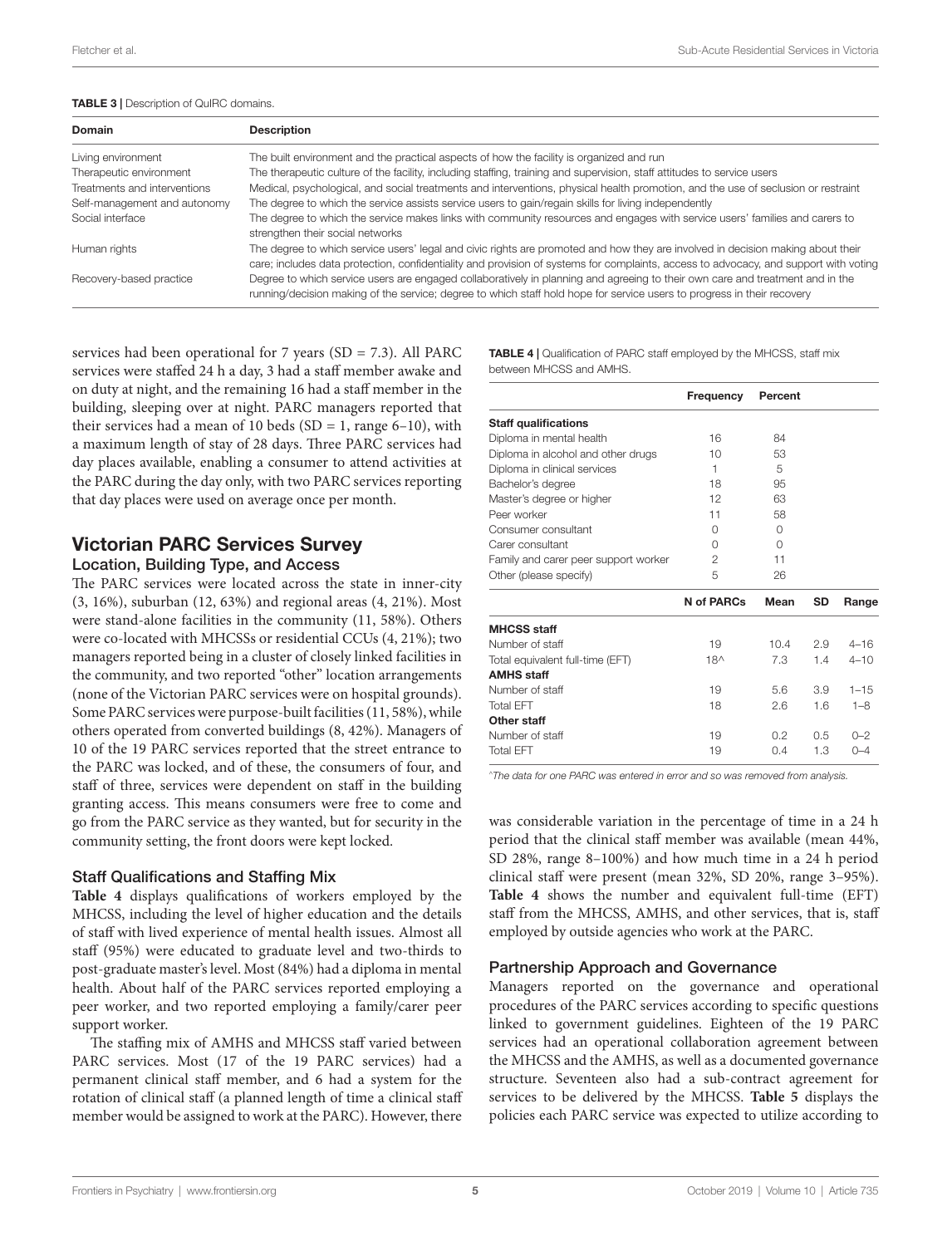the government guidelines and indicates the origin of each of the policies for PARC services.

<span id="page-5-0"></span>Most PARC services had developed joint policies, particularly in relation to the day-to-day running of the PARC service, such as: guidelines for entry and exit; procedural documents for admission and discharge; and critical incidents. The risk assessment protocols were usually taken directly from the AMHS, whereas the staff education and training policy and the complaints policy were developed more often by the MHCSS.

#### Service Delivery

All referred to their approach to service delivery in terms of "recovery." The "collaborative recovery model" [\(19](#page-10-16)) was the most frequently reported model (5, 26%). Other terms used to describe the approach to service delivery included "client-centered recovery framework," "community recovery model," "Recovery Star," and "Mind's recovery-oriented practice." One PARC service described their service as using a "biopsychosocial model," and two managers reported using the Victorian guidelines to support the approach to service delivery.

#### *Group Programs*

PARC service managers were asked the open-ended question, "Please describe the group programs that are offered to consumers." Three managers included in their response that programming for groups was dependent on the needs and preferences of the consumers in the PARC service at the time. The following quote illustrates this point:

*We have a program whereby we ask the participants daily what types of things they would like to learn about. We then put in place groups that are relevant to the specific mix of participants that are in at the time. We have over*  *the journey seen trends on what people are requesting and have got some resources that are used commonly.*

Another manager elaborated on how the service arranged groups:

*There is an extensive group plan that is set over two weeks and then rotates. The program is reviewed every six months to include feedback clients have provided either to staff, via the Peer Support Worker, or using the feedback forms at the end of their stay.*

Seventeen participants answered this by listing the array of programs and topics included in the PARC service group programs. Six interrelated and interdependent themes emerged from the data and are described below. **[Table 6](#page-5-1)** shows the number of PARC services delivering groups within each theme and the volume of activities offered under each theme across all PARC services. The six themes describing group programs were:

<span id="page-5-1"></span>*Recovery and wellness:* This theme included recovery groups facilitated by peer workers; the Optimal Health Program [\(20](#page-10-17)); spiritual well-being; meditation and relaxation; and wellness planning. All 17 managers reported that their services offered groups under this theme. About half reported that their recovery groups were run by peers, and approximately half reported running relaxation groups.

*Activities of daily living (ADLs) and self-management:* This theme included the subthemes of self-care, cooking, and budgeting. All service managers reported running groups of various types within this theme, and almost all reported that their services offered a cooking group.

*Physical health* included nutrition and exercise. Approximately one-third of participants reported offering sport and recreation groups such as gym, swimming, and walking groups.

*Psycho-therapeutic interventions* represents interventions focused on consumers understanding and discovering strategies

| <b>TABLE 5</b>   Types of policies and where they originate. |    |         |                |             |   |              |   |         |  |
|--------------------------------------------------------------|----|---------|----------------|-------------|---|--------------|---|---------|--|
| Policy                                                       |    | Joint   |                | <b>AMHS</b> |   | <b>MHCSS</b> |   | N/A     |  |
|                                                              | N  | Percent | n              | Percent     | n | Percent      | n | Percent |  |
| Guidelines for entry and exit                                | 15 | 78.9    | 3              | 15.8        |   |              |   | 5.3     |  |
| Procedural document for admission and discharge              | 13 | 68.4    | 5              | 26.3        |   |              |   | 5.3     |  |
| Risk assessment protocols                                    |    | 36.8    | 12             | 63.2        |   |              |   |         |  |
| Critical incidents policy                                    | 14 | 73.7    | $\overline{4}$ | 21.1        |   | 5.3          |   |         |  |
| Staff education and training policy                          |    | 36.8    |                | 5.3         | 9 | 47.4         |   | 5.3     |  |
| Complaints policy                                            | 9  | 47.4    |                |             | 9 | 47.4         |   | 5.3     |  |
| Model of staff structure                                     | 10 | 52.6    |                | 5.3         |   | 36.8         |   | 5.3     |  |

### TABLE 6 | Delivery of groups and activities by theme.

| <b>Theme</b>                                          | Number of PARCs delivering, $n = 17$ | Number of activity types offered across all PARCs |         |  |
|-------------------------------------------------------|--------------------------------------|---------------------------------------------------|---------|--|
|                                                       |                                      | <b>Total number</b>                               | Range   |  |
| Recovery and wellness                                 |                                      | 36                                                | $0 - 5$ |  |
| Activities of daily living (ADLs) and self-management | 14                                   | 27                                                | $0 - 4$ |  |
| Physical health                                       | 12                                   | 19                                                | $0 - 3$ |  |
| Psycho-therapeutic interventions                      | 12                                   |                                                   | $0 - 3$ |  |
| Therapeutic milieu and group programs                 |                                      | 23                                                | $0 - 3$ |  |
| Social groups                                         | 8                                    |                                                   | $0 - 3$ |  |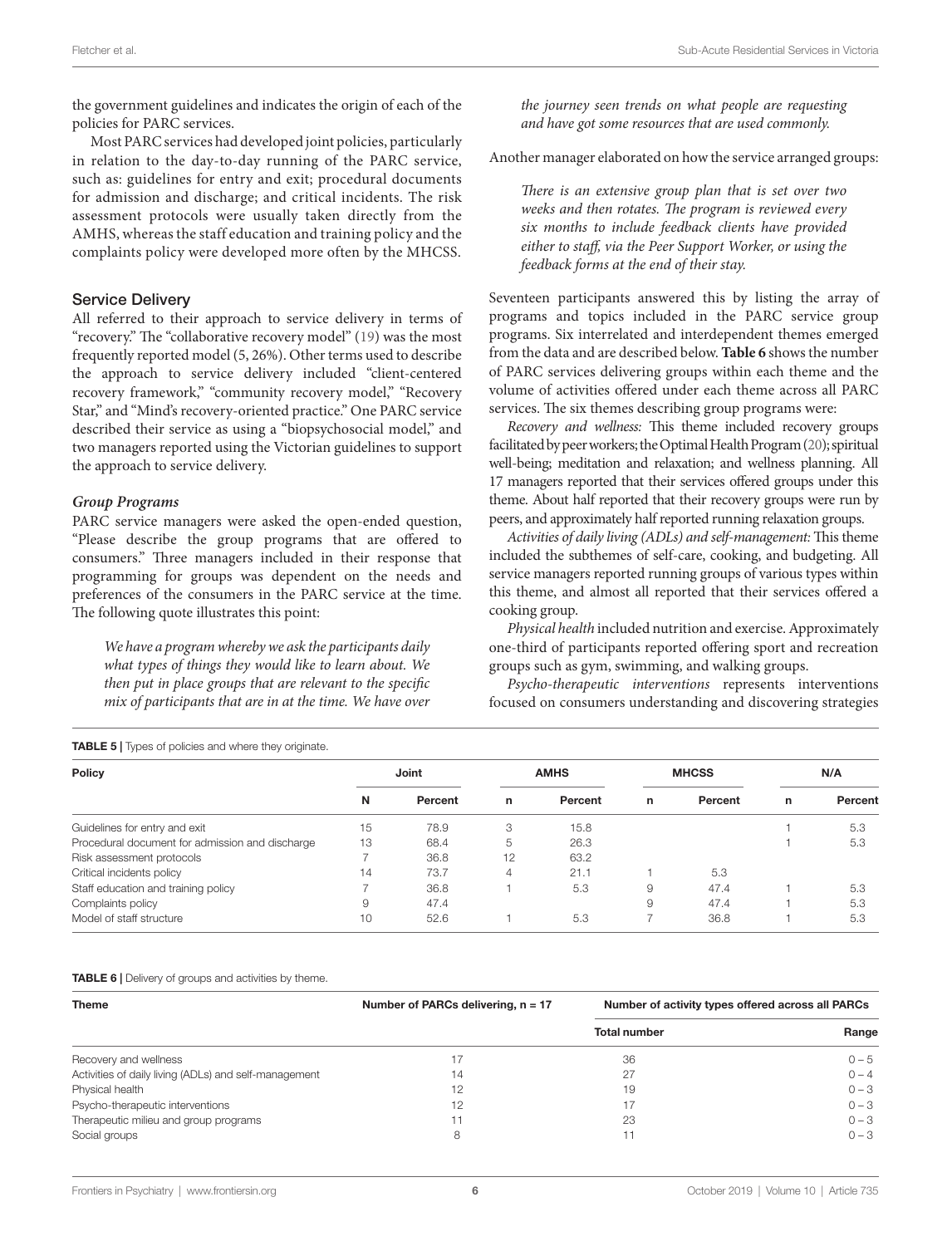to ameliorate symptoms of mental ill-health. This theme included mindfulness groups, psychoeducation groups, and sensory groups. Twelve PARC managers reported that their service offered these kinds of groups. Mindfulness groups and psychoeducation groups were the most frequently reported (approximately half and one-third, respectively).

*Therapeutic milieu and activities:* This theme involved group activities, spanning the following areas: music; art/craft; yoga; dancing; community meetings; men's group; and gardening. Eleven managers reported offering groups that were classified under this theme. Around half reported facilitating art and craft groups, and one-third reported running music groups and/or community meetings.

*Social groups* were defined as activities in the community supported by the PARC staff, including community connections, such as volunteering at a local animal shelter, and social outings, for example, to have afternoon tea at a local cafe. About half the participants reported facilitating social groups in the community. Each PARC seemed to focus on a particular type of outing, and there was not much commonality on the type of outings across the PARC services.

#### *Individual Programs*

All 19 participants provided details about the 1:1 programs offered to consumers. Many mentioned topics that related to the six themes identified for the group programs above, particularly concerning *recovery and wellness; ADLs and self-management;* and *physical health*. In addition, over half the participants reported 1:1 key worker support, and individual recovery planning, goal setting, and safety/wellness planning. Just under half of the services offered psychiatric and medical services, for example, psychiatric review, medication reviews and education, and referrals for counseling or therapy outside the PARC. Just under half of the participants reported that consumers had access to individual sessions based around the Optimal Health Program [\(20](#page-10-17)). One-quarter of participants reported that their consumers were offered sessions with a peer support worker and had access to family sessions and support.

#### Satisfaction and Experience of Service Measures

Exit surveys for consumers were in use in almost all PARC services, and about one-third used exit surveys with carers. Roughly three-quarters reported using clinical outcome tools (such as Health of the Nation Outcome Scales (HoNOS) or Behaviour and Symptom Identification Scale (BASIS-32)), and a minority reported the use of a recovery outcome measure.

#### Key Performance Indicators

Participants were asked to report KPIs (outlined in the government guidelines) for the previous 6-month period (1 July 2016–31 December 2016). **[Table 7](#page-6-0)** details these. The average length of stay and occupancy rate were variable. Fourteen of the 19 PARC services sometimes included consumers who were subject to a community treatment order (orders under Victorian mental health legislation that can impose compulsory treatment in the community).

### QuIRC

**[Table 8](#page-6-0)** shows the overall descriptive statistics for each domain, as well as the percentage scores for each PARC service on the seven domains of the QuIRC. Services shown in blue in the body of the table were below the overall mean domain score. In the final column, green indicates the services with the least number of domains (0–2) scoring below the Victorian mean, amber indicates those in the mid-range (3–4), and red indicates those with the most domains (5–6) scoring below the Victorian mean.

Three QuIRC domains had wide variation in scores between PARC services: living environment; social interface; and treatments and interventions. Living environment was, on average, the highest-scoring domain across Victoria, with purpose-built services scoring higher (mean = 78, range 66–92) than those that had been converted (mean = 69, range 58–78). Treatments and interventions was the lowest-scoring domain across Victoria.

PARC service 12 scored highest for five of the seven domains and second highest on one domain. PARC service 4 scored second highest on two domains (self-management and autonomy, and recovery-based practice) and highest on another (human rights), but second lowest on social interface. PARC service 7 and PARC service 13 both scored below the state average on six out of seven domains. No service had the lowest score on more than one domain.

### **DISCUSSION**

This paper provides the first insights into how adult sub-acute PARC services in Victoria operate and the support they deliver. Our data suggest that the majority are being run according to the government guidelines including localized variations [\(16](#page-10-13)). All service managers reported operating a partnership model and implementing the required policy and procedure documentation, although there was variation in terms of

<span id="page-6-0"></span>TABLE 7 | Manager reports of key performance indicators as set out in the Victorian PARCs guidelines.

|                                                                                                      | N   | Mean  | <b>Std. Deviation</b> | <b>Minimum</b> | Maximum |
|------------------------------------------------------------------------------------------------------|-----|-------|-----------------------|----------------|---------|
| What is the average length of stay in the PARC (in days)?                                            | 19. | 18.05 | 5.642                 | 10             | 37      |
| What has been your average occupancy rate? (%)                                                       | 19. | 73.11 | 24.39                 | 8              | 95      |
| What is the average number of step-up admissions in a month?                                         | 19. | 15.58 | 21.269                |                | 70      |
| What is the average number of step-down admissions in a month?                                       | 19. | 12.63 | 13.937                |                | 50      |
| What is the average number of consumers on community treatment orders (CTOs) in a month?             | 19  | 1.74  | 1.727                 | 0              | 6       |
| What is the average number of consumers discharged from their CTO during their admission in a month? | 19  | 0.63  | 1.165                 | 0              | 5       |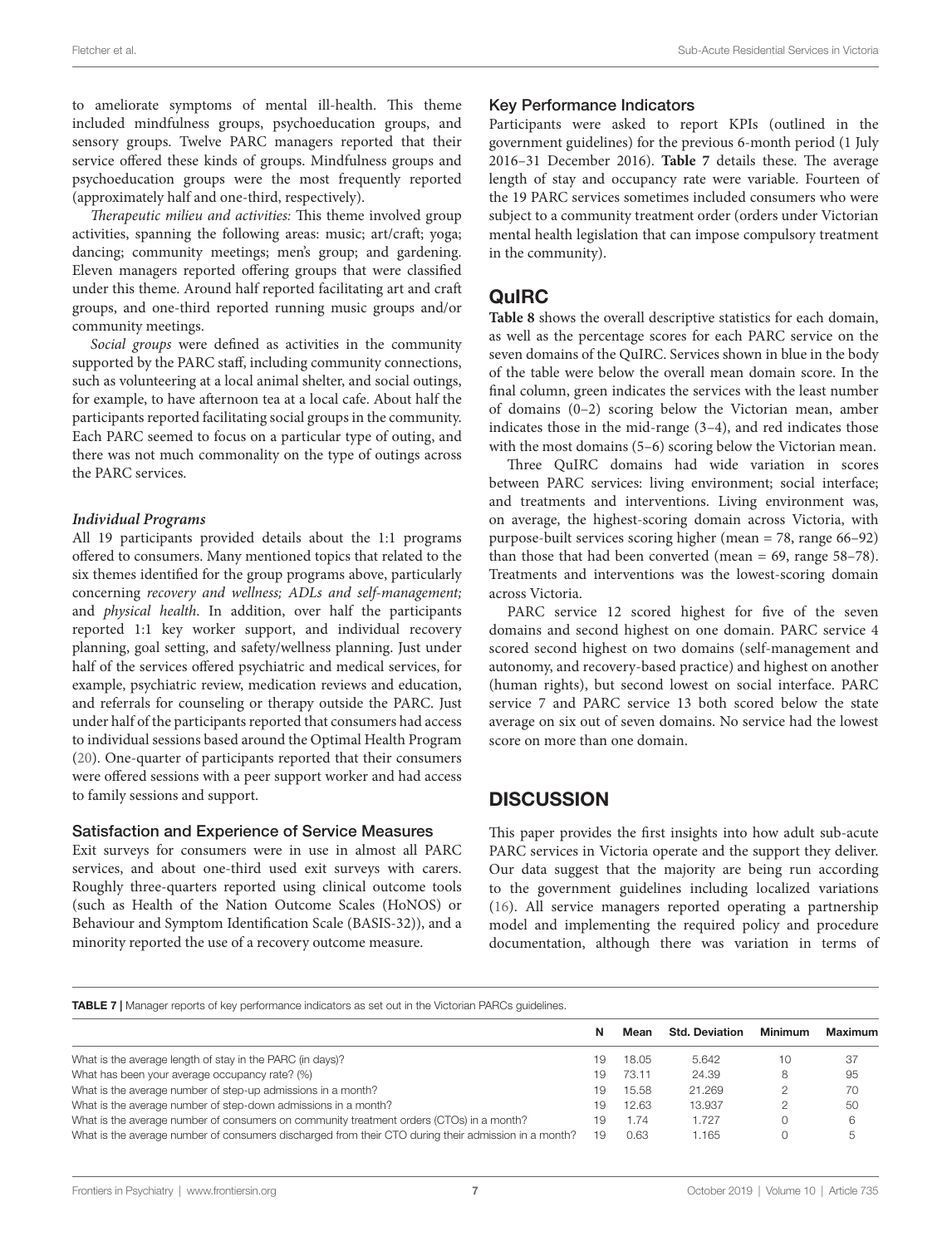|    | <b>PARC</b> Renovated or<br>purpose-built environment environment | Living                    |                                 | Therapeutic Self-management<br>and autonomy | Social<br>interface             | rights                          | interventions                  | practice                       | Human Treatments and Recovery-based Number of domains below<br>the Victorian average |
|----|-------------------------------------------------------------------|---------------------------|---------------------------------|---------------------------------------------|---------------------------------|---------------------------------|--------------------------------|--------------------------------|--------------------------------------------------------------------------------------|
| 04 | PB                                                                | 82                        | 61.94                           | 80.62                                       | 54.66                           | 82.68                           | 61.41                          | 72.05                          | 3                                                                                    |
| 09 | <b>PB</b>                                                         | 80                        | 62.64                           | 64.94                                       | 66.76                           | 73.04                           | 60.12                          | 65.89                          | 4                                                                                    |
| 13 | PB                                                                | 80                        | 61.4                            | 71.59                                       | 64.36                           | 59.59                           | 53.57                          | 63.02                          | 6                                                                                    |
| 17 | <b>PB</b>                                                         | 88                        | 56.43                           | 65.36                                       | 67.41                           | 70.76                           | 52.58                          | 57.16                          | 5                                                                                    |
| 02 | <b>PB</b>                                                         | 76                        | 63.25                           | 71.14                                       | 74.37                           | 71.18                           | 52.49                          | 71.82                          | $\overline{2}$                                                                       |
| 15 | <b>PB</b>                                                         | 66                        | 63.74                           | 70.53                                       | 55.08                           | 70.12                           | 71.75                          | 63.26                          | 5                                                                                    |
| 19 | <b>PB</b>                                                         | 78                        | 60.74                           | 74.88                                       | 64.83                           | 70.76                           | 50.75                          | 67.09                          | 3                                                                                    |
| 07 | PB                                                                | 72                        | 60.03                           | 69.83                                       | 71.06                           | 69.8                            | 53.01                          | 61.42                          | 6                                                                                    |
| 11 | PB                                                                | 72                        | 60.2                            | 73.77                                       | 45.39                           | 64.56                           | 58.9                           | 65.38                          | 5                                                                                    |
| 08 | <b>PB</b>                                                         | 76                        | 73.32                           | 77.08                                       | 72.49                           | 68.33                           | 73.96                          | 69.08                          | 1                                                                                    |
| 12 | PB                                                                | 92                        | 73.89                           | 84.97                                       | 76.15                           | 80.76                           | 76.2                           | 76.5                           | $\overline{0}$                                                                       |
| 05 | $\mathsf{R}$                                                      | 68                        | 61.81                           | 68.24                                       | 71.42                           | 67.35                           | 56.63                          | 65.05                          | 5                                                                                    |
| 06 | $\mathsf{R}$                                                      | 76                        | 62.69                           | 69.18                                       | 71.04                           | 67.01                           | 56.94                          | 58.49                          | $\overline{4}$                                                                       |
| 14 | $\mathsf{R}$                                                      | 76                        | 64.05                           | 70.5                                        | 77.96                           | 68.79                           | 60.98                          | 63.16                          | 4                                                                                    |
| 16 | R                                                                 | 58                        | 61.47                           | 69.83                                       | 76.39                           | 65.34                           | 72.79                          | 61.81                          | 5                                                                                    |
| 10 | $\mathsf{R}$                                                      | 66                        | 61.45                           | 72.84                                       | 64.11                           | 74.35                           | 67.13                          | 67.45                          | 3                                                                                    |
| 18 | $\mathsf{R}$                                                      | 78                        | 59.11                           | 68.61                                       | 77.64                           | 69.44                           | 63.88                          | 64.32                          | 4                                                                                    |
| 03 | $\mathsf{R}$                                                      | 70                        | 61.6                            | 75.7                                        | 67.19                           | 77.68                           | 74.44                          | 63.42                          | 4                                                                                    |
| 01 | $\mathsf{R}$                                                      | 60                        | 60.92                           | 69.99                                       | 73.37                           | 66.82                           | 71.07                          | 60.29                          | 5                                                                                    |
|    | Mean<br><b>Minimum</b><br><b>Maximum</b><br><b>SD</b>             | 74.42<br>58<br>92<br>8.63 | 62.67<br>56.43<br>73.89<br>4.22 | 72.08<br>64.94<br>84.97<br>4.95             | 67.98<br>45.39<br>77.96<br>8.65 | 70.44<br>59.59<br>82.68<br>5.54 | 62.56<br>50.75<br>76.2<br>8.64 | 65.09<br>57.16<br>76.5<br>4.82 |                                                                                      |

TABLE 8 | QuIRC domains by PARC.

which service took the lead in policy development, reflecting local partnership arrangements, which are reflected in the subcontracting arrangements developed by each AMHS. Further, there was variation between services in terms of the ratio of MHCSS staff and clinical staff, with some services having a much larger presence of clinical staff in the PARC service each day. It is possible that these differences may reflect variation in the balance between clinical and recovery-oriented functions and/or the different needs of the consumers accessing the service. While it is possible that these factors impact on consumer outcomes, further research to investigate this is required. Hence, the value of this mapping exercise in the context of our overall PARC services study is that these findings will assist us to interpret data from our other studies focused more on consumer outcomes.

A recovery-based model of service delivery was reported by all managers as the foundation of their PARC service delivery ethos. Aligned with the recovery-oriented model of care, a diverse range of group and individual programs were available to consumers; however, our data collection did not capture how the programs were delivered and to what extent consumers were able to direct the focus of the programs offered to meet their individual goals for recovery. For example, a group focusing on physical health is not recovery oriented if there is no choice, self-determination, or respect for individual decision making. Notwithstanding this limitation, the group programs described by participants indicated that most services provided programs covering the themes of *recovery and wellness*, *ADLs and self-management*, *physical health*, *psychotherapeutic interventions*, *therapeutic milieu and activities*, and *social*  *groups*. The combination of such a range of activities is aligned to the guidelines [\(16\)](#page-10-13) and may support personal recovery by addressing the multi-faceted social, occupational, and health determinants of wellbeing and recovery. Concepts linked to recovery-oriented practice, such as connectedness, hope, identity, meaning and purpose, and empowerment (CHIME) [\(21\)](#page-10-18), may be seen to be reflected in what is being supported by the activities in PARC services, for example, the involvement of peer workers in facilitating groups, connecting people to the local community, and support for self-management [\(22\)](#page-10-19). These activities may also reflect the needs of people who attend PARC services and the sub-acute environment. Although there is an expectation that clinical services will also adopt recoveryoriented practice [\(23\)](#page-10-20), this is much more difficult to achieve when inpatient length of stay is so short and the focus of care is generally on diagnosis, medication, and maintaining safety during a crisis [\(24\)](#page-10-21). Hence, PARC services widen the opportunity to offer recoveryoriented group programs and other related activities. Further, the wide array of programs offered is likely to be a source of satisfaction for consumers who have reported dissatisfaction with the lack of engaging and meaningful activities in acute inpatient services ([25\)](#page-10-22).

Understanding how programs are offered and the extent of consumer input and choice requires further research. Just over half of the managers reported employing a peer worker, which may explain why not all PARC services reported individual peer support being available. Our survey did not specifically ask managers to describe how the mix of group and individual programs were decided; two managers chose to provide this detail, and their quotes provided strong indication of choice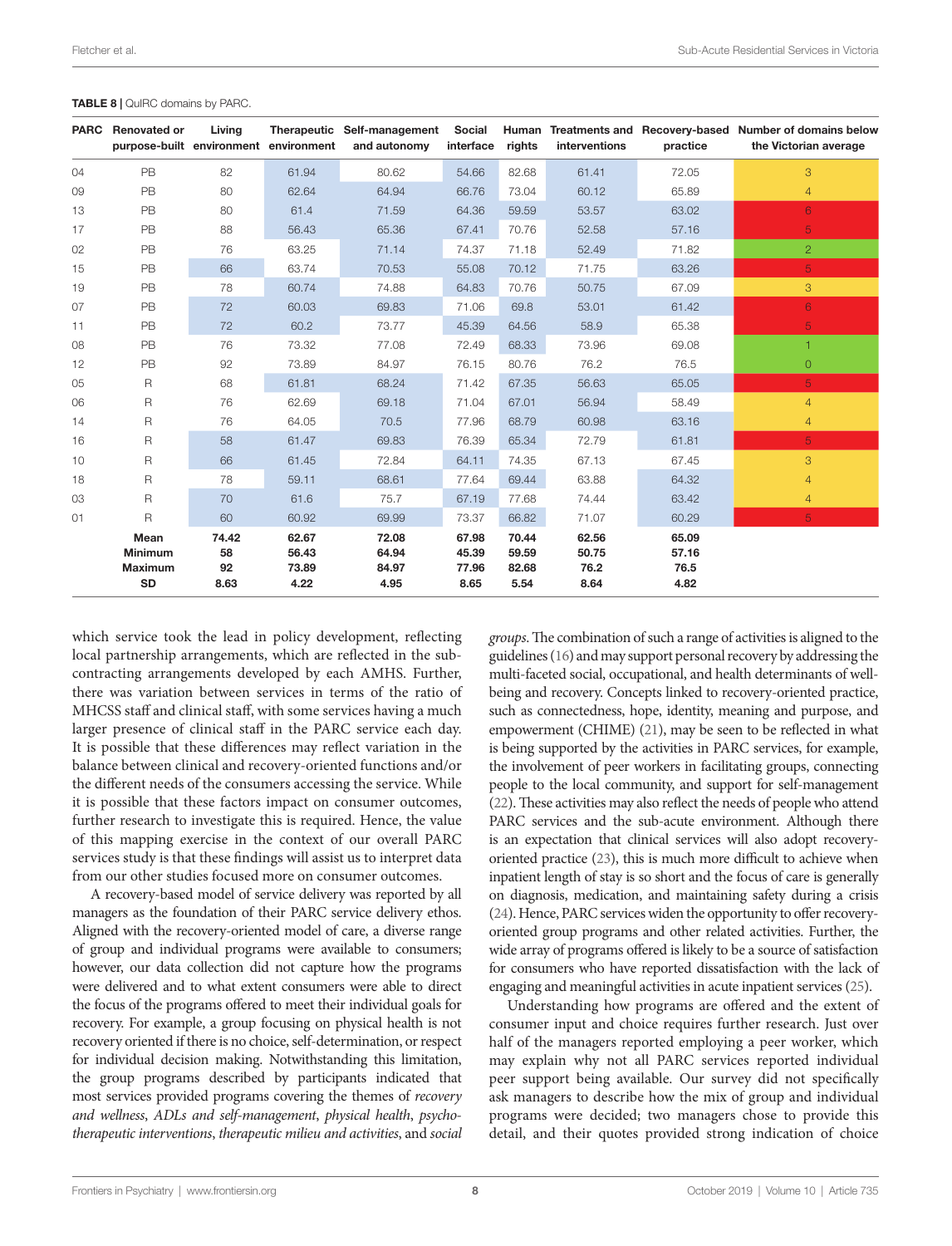offered to consumers regarding the individual and group programs that they have access to during their admission.

The study also illustrated that consumers use the PARC services at different points in their recovery. They appeared to provide an important "bridging" service, acting as both a "step-up" service from community-based care, as well as a "step-down" service from inpatient care. The greater average number of consumers entering PARC services from the community is likely to be reflected in, and consequently shape, the types of activities and programs offered by the service. In their study of one Australian sub-acute residential service, Thomas and Rickwood [\(26](#page-10-23)) found that varying needs were identified by clients who were stepping up—seeking support with social skills and illness management—in contrast to those who were stepping down—valuing support with living skills and personal processes of recovery. Our findings appear to concur with those of Thomas and Rickwood [\(26](#page-10-23)), as the mix of consumers in PARC services may also explain the wide range of programs offered.

In terms of the KPIs set out in the government guidelines, the average length of stay was low, and the occupancy rate was highly variable. These findings pose a range of further questions, in particular, how a PARC service is positioned within a local system of care, with each local system operating under a range of unique forces that were not considered within this study. Length of stay is likely to be influenced by the relationship with the local inpatient unit and bed demand. The role of consumer preference in determining length of stay cannot be determined from these findings but may be an important factor. For example, in rural areas, the distance that consumers are from their home may deter extended stays (managers discussed this issue during the forum). The occupancy rates may be indicative of the length of time the PARC has been open, with newer services possibly still establishing themselves in the local area. It is worth noting that these figures came from the manager's memory of the previous 6 months, and other studies in this program of work will access and analyze more rigorously collected state-wide data.

### QuIRC

The use of the QuIRC enabled valid comparison of the quality of the PARC services across Victoria and with similar English services. The individual domain average scores were generally higher than for supported accommodation services [\(27](#page-10-24)) in England. In the original validation of the QuIRC, service managers' ratings of quality (as indicated by the domain scores) concurred with consumer ratings of their care and autonomy [\(17](#page-10-14)), allowing some confidence that the ratings reflect consumer views and experiences of the care provided. The living environment domain was the highest-scoring domain across the PARC services, indicating that the built environment was a particular strength in Victoria, particularly in the purpose-built services. The secondhighest-scoring domain was self-management and autonomy, reflecting an emphasis on promoting consumers' independence.

There was room for improvement on both the therapeutic environment domain, related to staffing, training, and supervision, and the treatments and interventions domain measuring clinical (medical, psychological, and social) interventions in PARC services. Further, there was a high degree of variation across PARC services on the treatments and interventions domain. PARC services have almost double the length of stay compared to inpatient units, but this remains a short length of stay when compared to other residential services. Hence, it may be challenging to provide tailored interventions efficiently, and this may explain the lower scores on the treatments and interventions domain than other domains. Further, these scores may highlight that although there is clinical input, PARC services are not operated as a clinical service. Usually, PARC services have more MHCSS resources compared to AMHS staffing. PARC services show comparable scores with similar service types in England but also variations within Victoria, demonstrating how the QuIRC can assist services to identify particular strengths and weaknesses ([27\)](#page-10-24). An example of a common challenge, suggested by low scores in both Victoria and England, is the incorporation of evidence-based practices into residential settings and mental health services in general [\(28\)](#page-10-25).

The domain social interface (inclusion) was a mid-range score for the Victorian PARC services compared to scores on other domains, but in comparison to the supported accommodation services in the UK, it appears to be a strength for PARCs [\(27](#page-10-24)). Social interface measures the degree to which the service strengthens consumers' social networks *via* making links with community resources and engages with the consumers' families. This difference in PARC services may be due in part to the much shorter expected length of stay, thus producing a higher need to focus on external networks for consumers to ensure their continued recovery after discharge [\(15](#page-10-12)).

The domain of human rights was a relative strength for PARC services, highlighting that consumers' legal and civil rights are promoted and that consumers are involved in decision making about their care. However, when compared with supported accommodation services ([27\)](#page-10-24), PARC services may have room for improvement. Achieving higher scores in relation to human rights may be an important indicator that PARC services are aligned with their stated principle of least possible restrictive practices. It may be that comparable improvement in this domain is difficult to achieve in a short-stay sub-acute environment, as compared to the English longer-stay supported accommodation services described in Killaspy et al. ([27](#page-10-24)), but this could still represent an aspirational goal for PARC services.

Another potential area for improvement is the domain of recovery-based practice, even though scores in PARC services are on par with supported accommodation services in England [\(27\)](#page-10-24). Previous research has found that recovery-oriented practice can be challenging to incorporate into bed-based services ([29](#page-10-26)). Furthermore, PARC service consumers are likely to be attempting to avoid a hospital admission or have just had an acute admission. This sub-acute level of need may be maintaining a focus on clinical issues rather than personal recovery. Personal recovery has been defined as

"a deeply personal, unique process of changing one's attitudes, values, feelings, goals, skills, and/or roles. It is a way of living a satisfying, hopeful, and contributing life even within the limitations caused by illness. Recovery involves the development of new meaning and purpose in one's life as one grows beyond the catastrophic effects of mental illness [\(30;](#page-10-27) p2)"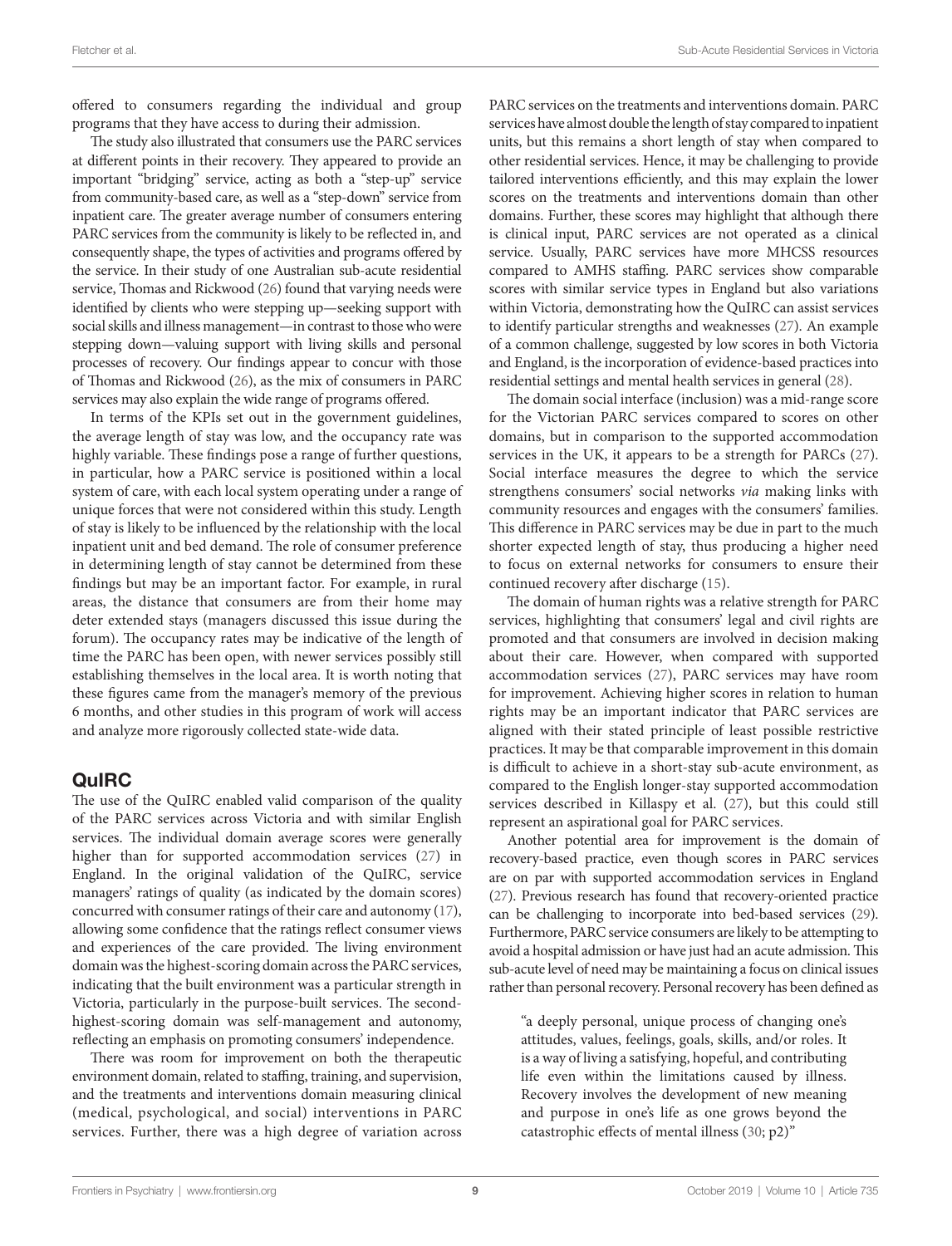and it may be that enabling emphasis on personal recovery is more challenging when there is a parallel imperative to achieve clinical outcomes—in particular, preventing admission (or readmission) to hospital. However, in English surveys, it has been found that higher scores related to recovery-based practice and human rights was positively associated with outcomes related to successful discharge to the community and progressing to more independent accommodation; hence, a challenge for PARC services may be to ensure that, in the context of a clinical and recovery-oriented partnership, the contributions of these domains to sub-acute care are appreciated [\(31](#page-10-28)).

### Strengths and Limitations

The state-wide scope and completeness of the data set are strengths of this study. A further strength is the inclusion of the QuIRC, a validated measure of service quality. There are tensions when developing a service delivery survey to accurately capture the government guidelines. In an effort to enhance accuracy, the Victorian survey was collaboratively developed with all stakeholders; however, there may be limitations in the survey's ability to capture all of the activities that are occurring in the PARC services. Therefore, some important activities and how they are being delivered may not have been captured. The qualitative study included in our overall large evaluation project may enable more detailed description of the interventions in PARC services. Despite participants being asked to prepare relevant data before the forum, the findings may be limited by the recall of participants.

## **Conclusions**

Gathering comprehensive descriptions of 19 PARC services and their practice demonstrates the degree of variation in the structure, resourcing, and content and quality of care offered across the Victorian PARCs, and provides a contextual foundation for the more rigorous qualitative and quantitative studies that are in process. The findings indicate emerging evidence that PARCs are providing recovery-oriented services that offer consumers autonomy and social inclusion, which future studies may find links to a positive consumer experience. The range of individual and group programs is in line with the Victorian guidelines, offering practical assistance, therapeutic activities, and socialization opportunities which may provide an early indication of positive regard from consumers [\(8](#page-10-11), [11,](#page-10-6) [15\)](#page-10-12). However, current guidelines provide a framework only; PARC service variation comes from local interpretation, partnership arrangements, and the degree to which recovery principles and use of evidence-based practices are understood and employed by the partners. The QuIRC domains "worked" to describe the PARCs, with living environment and self-management and autonomy domains highlighting strengths and therapeutic environment and treatments and interventions relative weaknesses across the PARCs that might be explained by the variation in staffing, consumers, and context. Our findings regarding outcome measurement highlight the need for increased assessment of recovery outcomes. To date, PARC services have focused measurement of outcomes on satisfaction and experience of service type surveys; determining effectiveness of these services will be strengthened by the use of a

range of other consumer outcome measures. Together, other studies in our broader evaluation of PARCs in Victoria will do more to see if there are differences in consumer outcomes across PARCs.

# DATA AVAILABILITY STATEMENT

The datasets generated for this study are available on request to the corresponding author.

# ETHICS STATEMENT

The studies involving human participants were reviewed and approved by Ethics approval for this project was granted from The University of Melbourne's Human Research Ethics Committee (project number: 1647880.1). The patients/participants provided their written informed consent to participate in this study.

# AUTHOR CONTRIBUTIONS

CH, JF, LB, BH, and HK designed the study, with guidance from all other co-authors. JF, CH, LB, BH, and HK collected the data, with assistance from TH, LC, and PE. JF, CH, and LB analyzed the findings, with assistance from HK and BH. JF, CH, LB, BH, HK, TH, LC, and PE contributed to interpretation of the findings and reviewed and revised drafts of the manuscript.

# FUNDING

The project was funded by an National Health and Medical Research Council (NHMRC) partnership grant (APP1115907) and is a partnership between academic institutions, Mental Health Community Support Services (MHCSS), clinical mental health service providers, and the Victorian government.

# ACKNOWLEDGMENTS

This publication is based on data collected in the *Building the evidence base for Prevention and Recovery Care (PARC)* services project. This investigation has been conducted by a team of researchers—J. Pirkis, L. Brophy, M. Spittal, C. Harvey, J. Farhall, C. Mihalopoulos, G. Meadows, V. Palmer, R. Newton, E. Fossey, B. Hamilton, V. Edan, and R. Vine—working alongside partner investigators from the Victorian Department of Health and Human Services and all the MHCSS involved in providing PARC services in Victoria at the time of the study: *Break Thru, Ermha, Life Without Barriers, Cohealth, Wellways. Mind Australia Limited*, and *Neami National*. M Spittal is a recipient of an Australian Research Council Future Fellowship (project number FT180100075) funded by the Australian government. Ethics approvals for the study were obtained from relevant institutional human research ethics committees. We acknowledge, with thanks, the consumers, carers, and mental health professionals who have participated in the project along with the lived experience advisory panel, clinical services advisory group, and national and international advisors.